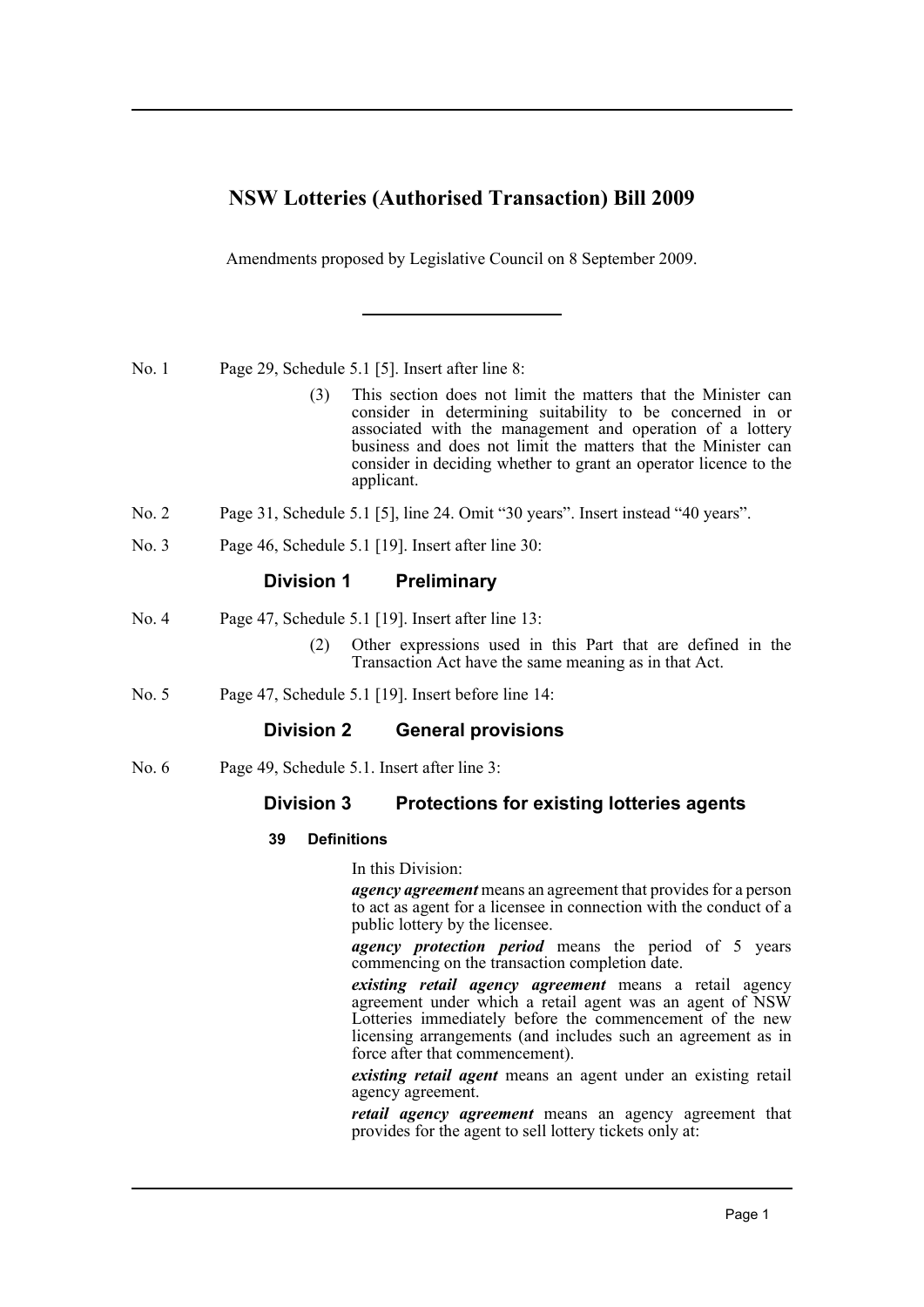- (a) the premises of a newsagency, convenience store or other retail business, or
- (b) any premises prescribed (or of a kind prescribed) by the regulations for the purposes of this definition.

*termination for convenience provision* means a provision of an existing retail agency agreement that permits the termination of the agreement by giving a period of notice of intention to terminate and does not require any ground or cause for the termination.

*7-Eleven agency agreement* means an agency agreement entered into with a person as a franchisee of 7-Eleven Stores Pty Limited.

#### **40 Protections for existing agency agreements**

- (1) The following protections apply to an existing retail agency agreement:
	- (a) the agreement continues in force after the commencement of the new licensing arrangements on the same terms and conditions as applied to the agreement immediately before the commencement of the new licensing arrangements,
	- (b) the terms and conditions of the agreement cannot be varied during the agency protection period except by agreement between the licensee and the agent,
	- (c) if the agreement is due to expire before the end of the agency protection period, the term of the agreement is extended until the end of that period unless the agent and the licensee otherwise agree,
	- (d) the agreement cannot be terminated by the licensee pursuant to a termination for convenience provision of the agreement during the agency protection period unless the agent consents to the termination,
	- (e) the terms and conditions of the agreement cannot be varied without the agreement of the agent during the 6 months after the end of the agency protection period unless the licensee has given the agent at least 6 months' notice of the proposed variation,
	- (f) the agreement cannot be terminated by the licensee pursuant to a termination for convenience provision of the agreement during the 6 months after the end of the agency protection period unless the licensee has given the agent at least 6 months' notice of intention to terminate.

**Note.** Notice of intention to terminate can be given during the agency protection period (but so that the 6-month period of notice expires after the end of the agency protection period). Paragraph (f) does not extend to an agency agreement that is extended under paragraph (c) (because the agreement expires at the end of the agency protection period).

- (2) A restriction imposed by this clause on the right of a licensee to terminate an agency agreement pursuant to a termination for convenience provision of the agreement does not affect any right of the agent to terminate pursuant to such a provision or any right of the licensee or agent to terminate for a breach of the agreement.
- (3) This clause does not prevent the termination of an agency agreement pursuant to a direction of the Minister under section 21H (Withdrawal of approval or appointment of agent under conditions of licence) or 60 (Minister may direct licensee to terminate certain agency arrangements).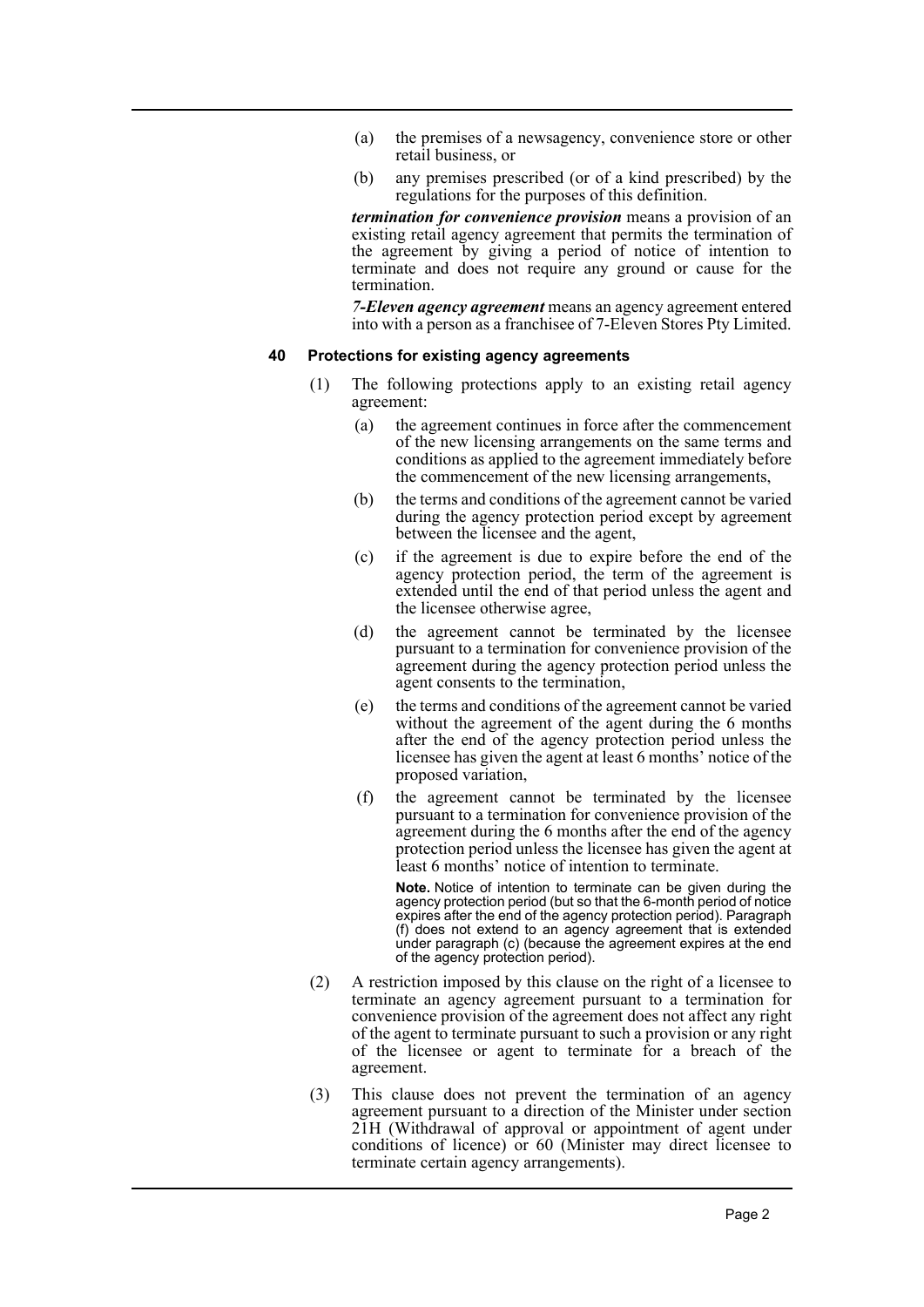#### **41 Restrictions on new agency agreements**

- (1) A licensee must not enter into an agency agreement before the end of the agency protection period that authorises the agent to sell lottery tickets at the premises of a retail business unless the premises are the premises of a newsagency, convenience store or a business that is (or that is of a kind) prescribed by the regulations.
- (2) A licensee must not enter into an agency agreement during the 6 months after the end of the agency protection period that authorises the agent to sell lottery tickets at the premises of a retail business unless:
	- (a) the premises are the premises of a newsagency, convenience store or a business that is (or that is of a kind) prescribed by the regulations, or
	- (b) the licensee has given each agent under an existing retail agency agreement not less than 6 months' notice in writing of the licensee's intention to enter into the agency agreement, specifying the general nature of the business carried on by the proposed agent.
- (3) The Minister is not to recommend the making of a regulation for the purposes of this clause unless satisfied that the business or kind of business to be prescribed is of a similar nature to a business that is an agent under an existing retail agency agreement.
- (4) A failure to comply with this clause does not affect the validity of an agency agreement entered into in contravention of this clause but such a failure constitutes a failure to comply with a provision of this Act for the purposes of section 21B (Grounds for disciplinary action against licensee).

## **42 Restriction on increase in number of retail agents**

- (1) A licensee must not enter into an agency agreement during the agency protection period if the effect of entering into the agreement would be to increase the number of retail agency agreements in force at the time by more than 100 over the allowable limit.
- (2) The *allowable limit* is the sum of:
	- (a) the number of retail agency agreements that are in force immediately before the transaction completion date, and
	- (b) the number of 7-Eleven agency agreements entered into on or after the transaction completion date.
- (3) A failure to comply with this clause does not affect the validity of an agency agreement entered into in contravention of this clause but such a failure constitutes a failure to comply with a provision of this Act for the purposes of section 21B (Grounds for disciplinary action against licensee).

## **43 New full-service agency agreements—restriction on more favourable terms**

(1) A licensee must not enter into a full-service agency agreement during the agency protection period on terms that are substantially more favourable to the agent than the terms of any existing agency agreement that is a full-service agency agreement unless the licensee has offered to enter into an agency agreement on those terms with each agent of the licensee under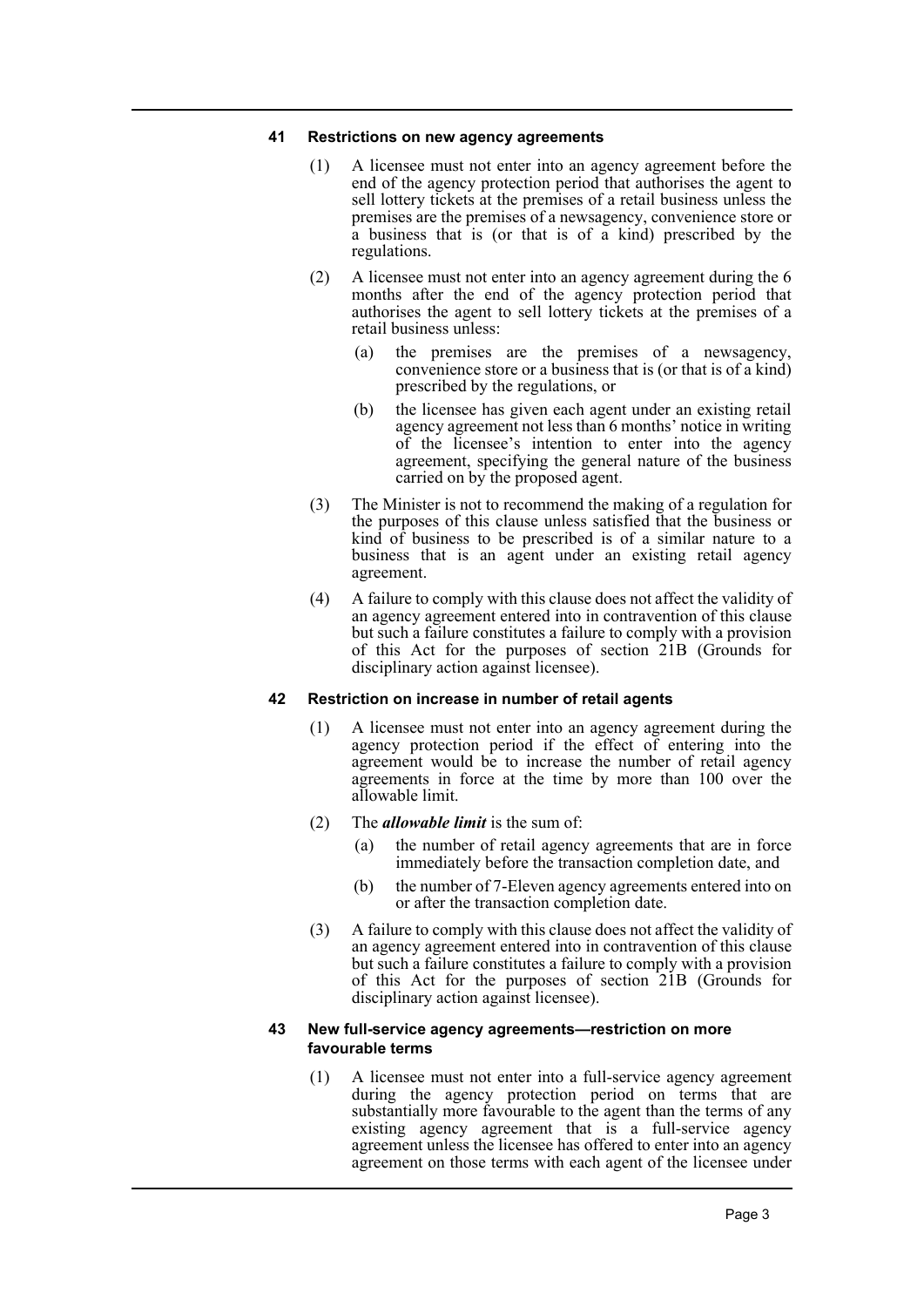an existing agency agreement that is a full-service agency agreement.

- (2) A licensee must publicly advertise opportunities for interested parties to enter into full-service agency agreements with the licensee during the agency protection period.
- (3) A *full-service agency agreement* is an agency agreement that authorises the agent to sell entries in all the public lotteries that the licensee is authorised to conduct.
- (4) This clause does not apply to or in respect of a 7-Eleven agency agreement entered into during the agency protection period.
- (5) A failure to comply with this clause does not affect the validity of an agency agreement entered into in contravention of this clause but such a failure constitutes a failure to comply with a provision of this Act for the purposes of section 21B (Grounds for disciplinary action against licensee).

#### **44 Variation of fit-out obligations of existing agents**

- (1) A requirement imposed by or under an existing retail agency agreement with respect to shop fit-out and shop signage (such as a requirement of the Retail Image Program of NSW Lotteries) cannot be varied during the agency protection period without the consent in writing of the agent.
- (2) An existing retail agency agreement cannot be varied during the agency protection period to impose any additional obligation on the agent to pay for any new terminal to be used for selling entries in a public lottery except with the consent in writing of the agent.
- (3) This clause does not apply to or in respect of a 7-Eleven agency agreement.

#### **45 Funds transfer obligations of existing agents**

A licensee is not entitled to vary the frequency with which an existing retail agent is required during the agency protection period to forward to the licensee money received by the agent from the sale of entries in a public lottery, unless the agent consents in writing to the variation.

## **46 Training and operational support for existing agents**

During the agency protection period, the licensee under an existing retail agency agreement must provide to the agent (at no cost to the agent) training and operational support of the kind and of a standard provided to existing retail agents by NSW Lotteries before the transaction completion date.

#### **47 Minister's approval of changes to commission rates**

- (1) The Minister must not approve any change to an existing agent commission rate (or any rule or amendment of a rule that would have the effect of changing an existing agent commission rate) during the agency protection period without first consulting on the proposed change with the persons or bodies that the Minister considers represent the views and interests of existing retail agents.
- (2) An *existing agent commission rate* is the rate at which commission is payable to an agent under an existing retail agency agreement in respect of sales of entries in a public lottery conducted by the licensee.